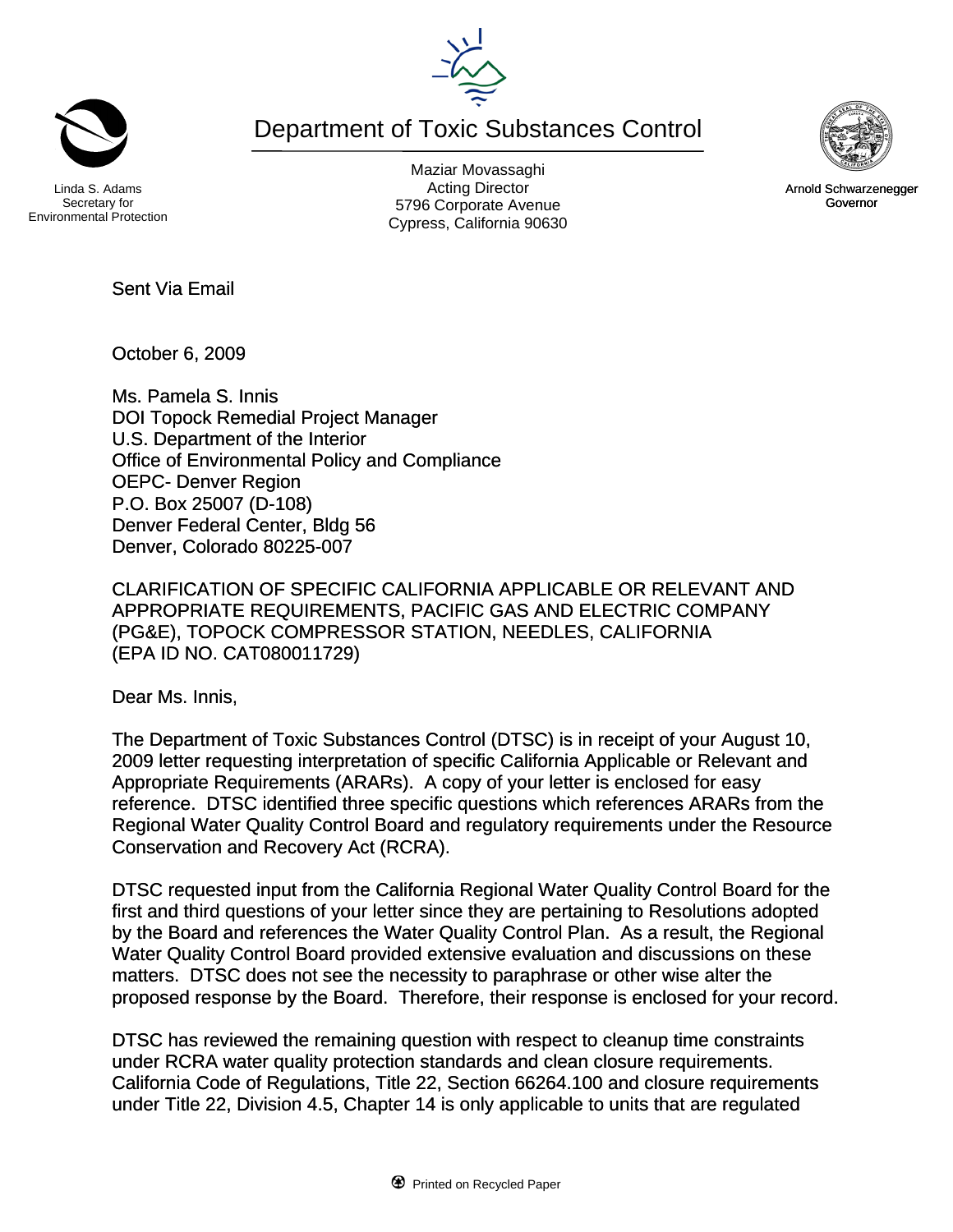Ms. Pamela S. Innis October 6, 2009 Page 2 of 3

under a RCRA hazardous waste permit. At PG&E Topock, the current groundwater contamination has not been linked to any of the RCRA regulated units. Therefore, the water quality protection standard requirements and closure requirements do not apply. Even if any of the groundwater contamination is found to be related to a regulated unit during the soils investigation in the future, the cited sections of the California Code of Regulations do not establish a maximum time frame for cleanup. Instead, Section 66264.100(e) provides the DTSC with discretion to specify the period under which the corrective action should be completed.

If you have any questions or comments regarding this approval letter or its conditions, please contact me at (714) 484-5439.

Sincerely,

Aaron Yue Project Manager Geological Services Branch

**Enclosures** 

aky:**100901A**

cc: Casey Padgett Department of the Interior Solicitor's Office

> Melissa Derwart Department of the Interior Solicitor's Office

 Nancy Long Staff Counsel Department of Toxic Substances Control

 Karen Baker Project Team Leader, PG&E Topock Project Team Department of Toxic Substances Control